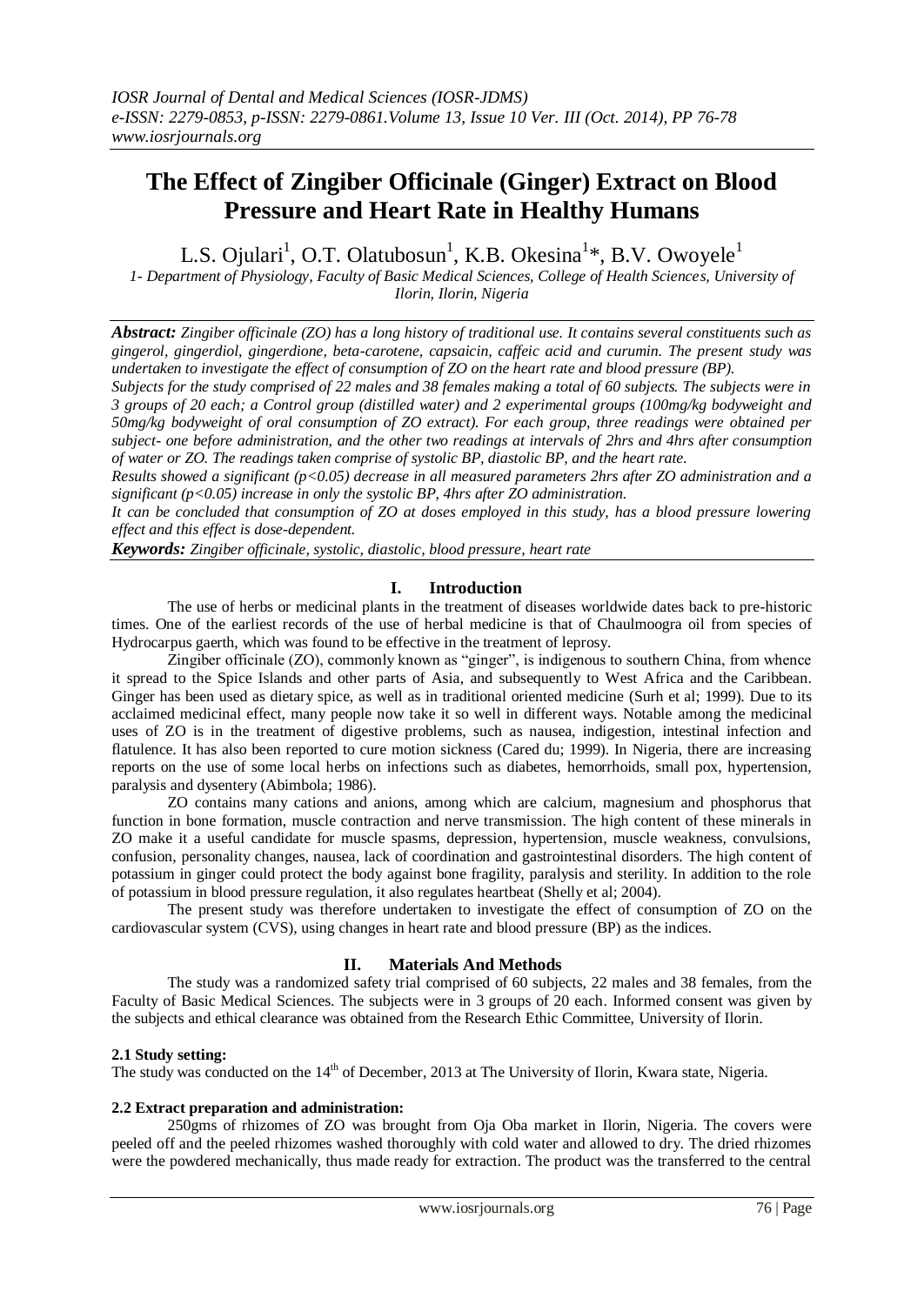tubule of the soxhlet apparatus. The filtrate was concentrated to dryness by using a water bath and a yield of 9.6% (w/w) was obtained.

There was a control group and two experimental groups. The control group consumed ordinary water (placebo), while the second and third groups consumed ZO at 100mg/kg of bodyweight and 50mg/kg of bodyweight, respectively.

## **2.3 Experimental Groups:**

Group A- distilled water Group B- 100mg/kg bodyweight of ZO Group C- 50mg/kg bodyweight of ZO

There was a control group and two experimental groups. The Control group consumed ordinary water (placebo), while the second and third groups consumed ZO at 100 mg/kg of bodyweight and 50 mg/kg of bodyweight, respectively.

## **2.4 Selection criteria:**

The following criteria were satisfied by each of the selected candidate:

- No history of cardio-pulmonary disease
- Availability and capacity to cooperate adequately during the study
- Not on any drug medication
- No exercise 36hrs prior to ZO extract administration

## **2.5 Ethics:**

The ethics committee of The University of Ilorin approved the protocol. Written informed consent was obtained from the participants after comprehensive explanation of the procedure involved.

### **2.6 Measurement of heart rate and blood pressure:**

The blood pressure was measured using a digital sphygmomanometer (OMRON Health Care, Europe B.V.) and the heart rate was also measured digitally using a digital pulse monitor (OMRON Health Care, Europe B.V.).

### **2.7 Statistical Analysis:**

The mean values of the measured variables were determined and standard error of mean (SEM) were calculated. The test of significance was determined by using the Student's t-test. Differences in means were considered significant at  $p<0.05$ .

## **III. Results**

### **3.1 The effect of ZO (100mg/kg bodyweight) on cardiovascular responses:**

100 mg/kg of bodyweight of ZO had a significant effect  $(p<0.05)$  on both the systolic and diastolic blood pressure, as well as the heart rate. After two hours of administration, the systolic BP was reduced from 114.3±3.22 mmHg to 105.5±3.13. The diastolic BP was also reduced from 73.3±3.35 mmHg to 70.5±3.39 mmHg. Likewise, the heart rate was significantly (p<0.05) reduced from  $78.8\pm2.47$  beats/min to  $70.2\pm2.55$ beats/min.

After 4hrs, the systolic BP still remained significantly reduced ( $p<0.05$ ) at 107.6 $\pm$ 2.81 mmHg. The diastolic BP and the heart rate were not significantly altered after 4hrs of ZO administration when compared to control. This is shown in Table 1 below.

### **3.2 Effect of ZO (50mg/kg of bodyweight) on cardiovascular responses:**

50 mg/kg dose of ZO caused a significant (p<0.05) reduction in systolic BP after 4 hrs, but had no significant effect on the diastolic BP and the heart rate after 2 and 4 hrs. This is shown in Table 2 below.

| <b>Table 1:</b> Effect of ZO (100mg/kg bw) on systolic BP, diastolic BP and heart rate |                                 |                              |                           |  |  |  |
|----------------------------------------------------------------------------------------|---------------------------------|------------------------------|---------------------------|--|--|--|
| <b>Variables</b>                                                                       | Control (before administration) | 2hrs after administration    | 4hrs after administration |  |  |  |
| Systolic BP $(mmHg)$                                                                   | $114.3 + 3.22$                  | $105 + 3.13$ <sup>*</sup>    | $107+2.81$                |  |  |  |
| Diastolic BP (mmHg)                                                                    | $73.3 + 3.39$                   | $70.0 + 3.39$ <sup>*</sup>   | $70.4 + 2.38$             |  |  |  |
| Heart rate (beats/min)                                                                 | $78.8 + 2.47$                   | $73.2 \pm 2.15$ <sup>*</sup> | $80.0 + 3.07$             |  |  |  |

**IV. Tables**

**\* -** p<0.05 when compared to Control, ZO-Zingiber officinale, bw-bodyweight, BP-blood pressure